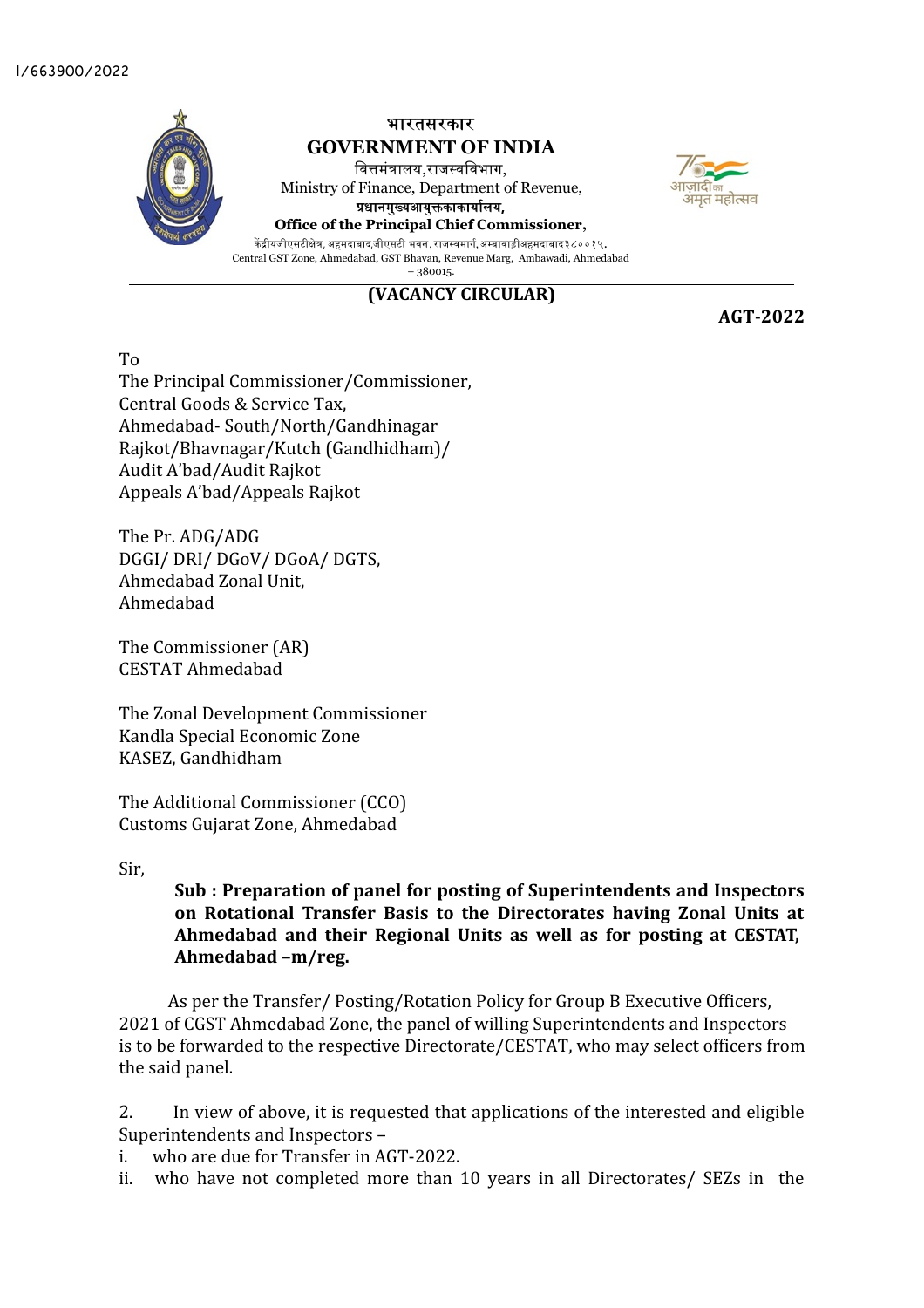combined cadre of Superintendent and Inspector in all forms (i.e. Deputation, Loan, Rotational Transfer, Encadred basis), and

iii. the willingness applications of respective officers must satisfying the cooling off period of two years between two postings among DGGI, DRI and DGoV,

may be forwarded to this office along with Bio-data, History of Posting, APAR/ACR grading for the last five years duly verified by the Additional/Joint Commissioner, Vigilance Clearance Certificate and NOC by the competent authority to relieve officers in the event of selection.

3. The last date for submission of willingness by the officer is **08.03.2022** and the last date for forwarding the willingness of officers by their respective Commissionerate/Directorate/Formation is **11.03.2022**.

4. A single letter from each Commissionerate/ Directorate/ Formation consolidating all willingness should be sent to this office latest by 11.03.2022 through e-mail **only at estt-pccoamd@gov.in.** The separate scanned copy of willingness of each officer should invariably be enclosed with the forwarding letter.

5. Further, any advance copy of willingness of any officer, any willingness received without proper channel and any willingness received after due date **will not be considered in any case**. It may also be brought to the notice of willing officers that once they are selected, they will not be allowed to withdraw their candidature and also will not be relieved till the completion of two years tenure.

6. It is requested that wide publicity may please be given to this vacancy circular among the officers under your jurisdiction.

7. This issues with the approval of Chief Commissioner, Central GST, Ahmedabad Zone.

Yours faithfully,

(R.K. Tiwari) Additional Commissioner

## **Copy to:-**

1. The General Secretary, Central Excise, Customs & Service Tax, Group "B" Gazetted (Executive) Officers Associations, Ahmedabad Unit / Rajkot Unit/Kutch Unit.

2. The General Secretary, Central Excise, Customs & Service Tax, Group "B" Non-Gazetted (Executive) Officers Associations, Ahmedabad Unit / Rajkot Unit.